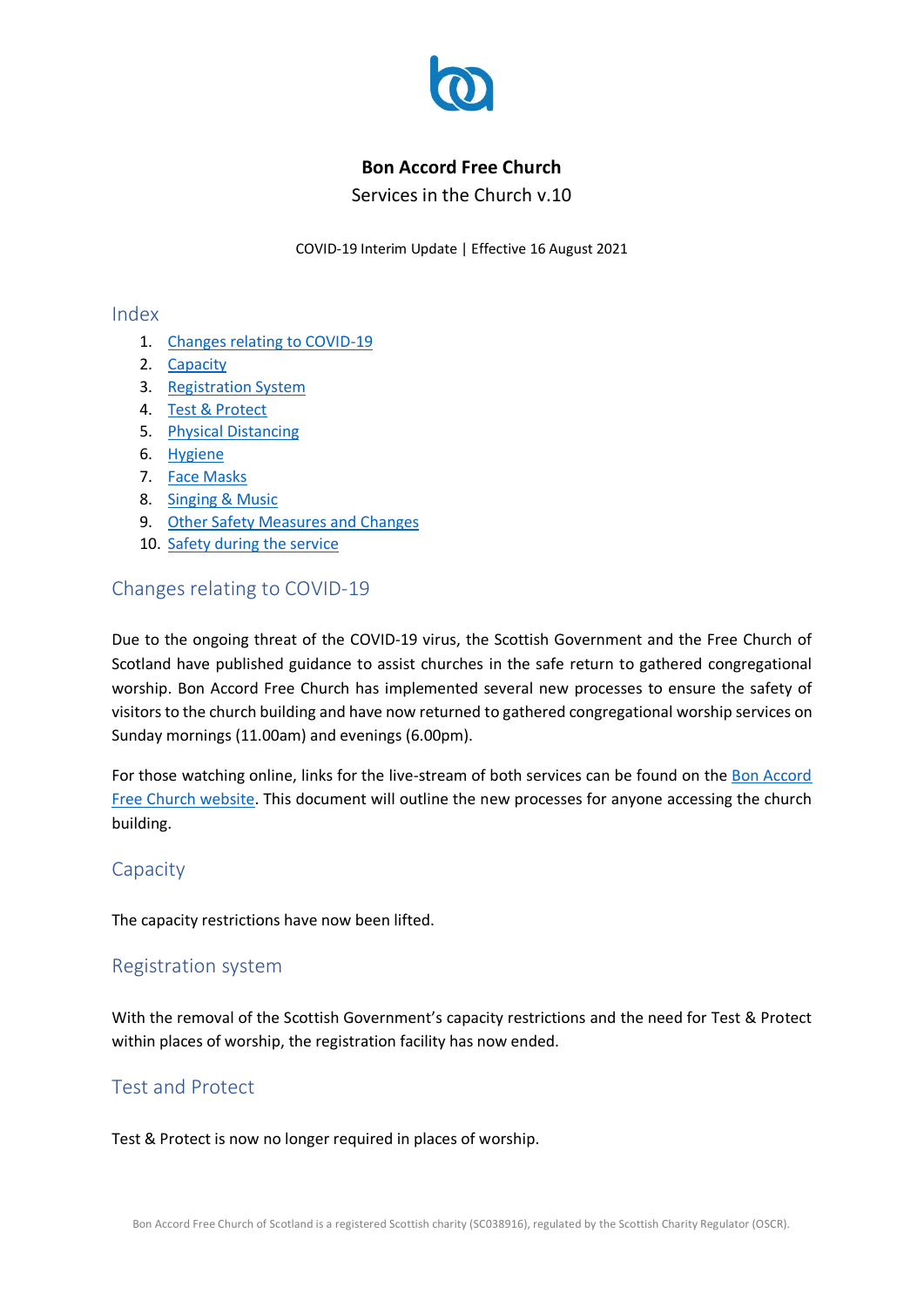

We do recommend you download the Government's Protect Scotland app (if compatible with your phone). More information is available [here.](https://protect.scot/)

## Physical distancing

Physical distancing is no longer required.

#### Hygiene

Hand sanitiser stations have been added at key locations in Bon Accord Free Church for everyone to use when entering and exiting the building. Individuals are encouraged to maintain good hand and respiratory hygiene (e.g. for coughs or sneezing), including frequent hand washing/use of hand sanitiser to kill viruses that may be on hands. Signs and reminders are visible throughout the building to communicate information about how to minimise the risk of exposure to the COVID-19 virus and the rules on physical distancing and hygiene safeguards.

#### Face masks

Anyone entering Bon Accord Free Church must wear a face covering at all times in the church building.

The minister is not required to wear a face covering during the service. Other exemptions to the wearing of a face coverings, including for health reasons and for children under 12, can be found in the [Scottish Government guidance on the use of face coverings.](https://www.gov.scot/publications/coronavirus-covid-19-phase-3-staying-safe-and-protecting-others/pages/face-coverings/)

### Singing and music

From 06 June congregational singing is permitted during services. As per Scottish Government guidelines face masks are to be worn throughout the services, including during the singing (normal exemptions apply).

### Other safety measures and changes

- The normal process of meeting together for tea and coffee after the service remains suspended at this time.
- Offerings Individuals are encouraged to give their offering by electronic means. For those who are unable or who do not wish to do this, a closed donation box is located in the foyer next to the sanctuary entrance.
- Limited Bibles or loose paper materials Bibles and most paper materials have been removed from use, with all Bible readings visible on the church screens. You are welcome to bring your own Bible.